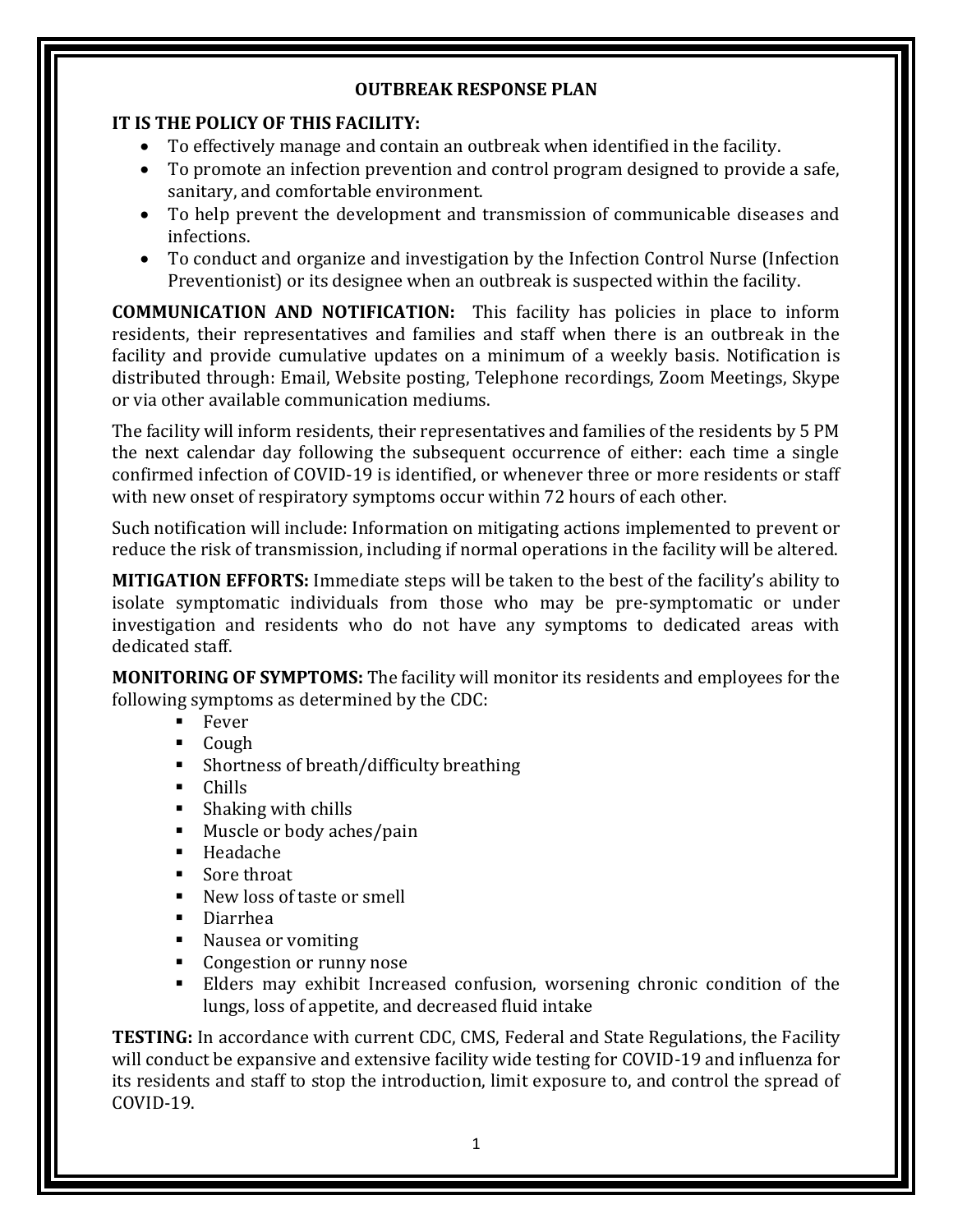**REFUSAL TO TEST:** A resident who refuses to undergo COVID-19 testing, will be treated as a Person Under Investigation (PUI) and will be:

- Cohorted accordingly; and
- Have their temperature monitored every shift.

In addition, Nursing will document the resident's refusal and notify the responsible representative of refusal to testing.

In the event that a PUI has an onset of elevated temperature or other related symptoms consistent with COVID-19 the PUI will require immediate cohorting with symptomatic residents.

A PUI resident may at any point change their mind to testing at which time the facility will proceed with testing the individual.

**MITIGATION FACTORS:** in the event of a suspected or confirmed outbreak, the facility will implement control measures based on signs, symptoms, diagnosis, mode of transmission, and location in the facility which may include:

- **Transmission-based precautions**
- Restricting visitors
- Screening all employees for elevated temperature and signs/ symptoms
- Restriction of affected residents from group activities
- Suspending communal dining
- Suspending admissions to affected unit
- Suspending admission to the facility if deemed necessary.
- Increased housekeeping, intensive environment cleaning with frequent cleaning of high touch areas.
- Staff Coordinator will implement staffing contingency plan for possible change in staffing levels.

The facility will monitor for effectiveness of investigation and control measures until cases cease to occur to return to normal level,

- Compare group of uninfected resident with infected residents.
- Conduct care practice observation IF cause implies a breakdown in resident care practices.
- Summarize data/information collected, include case definition, contact tracing, cause and final evaluation of outbreak.

An Investigative Summary should be completed and a copy submitted to:

- Director of Nursing
- Administrator
- Medical Director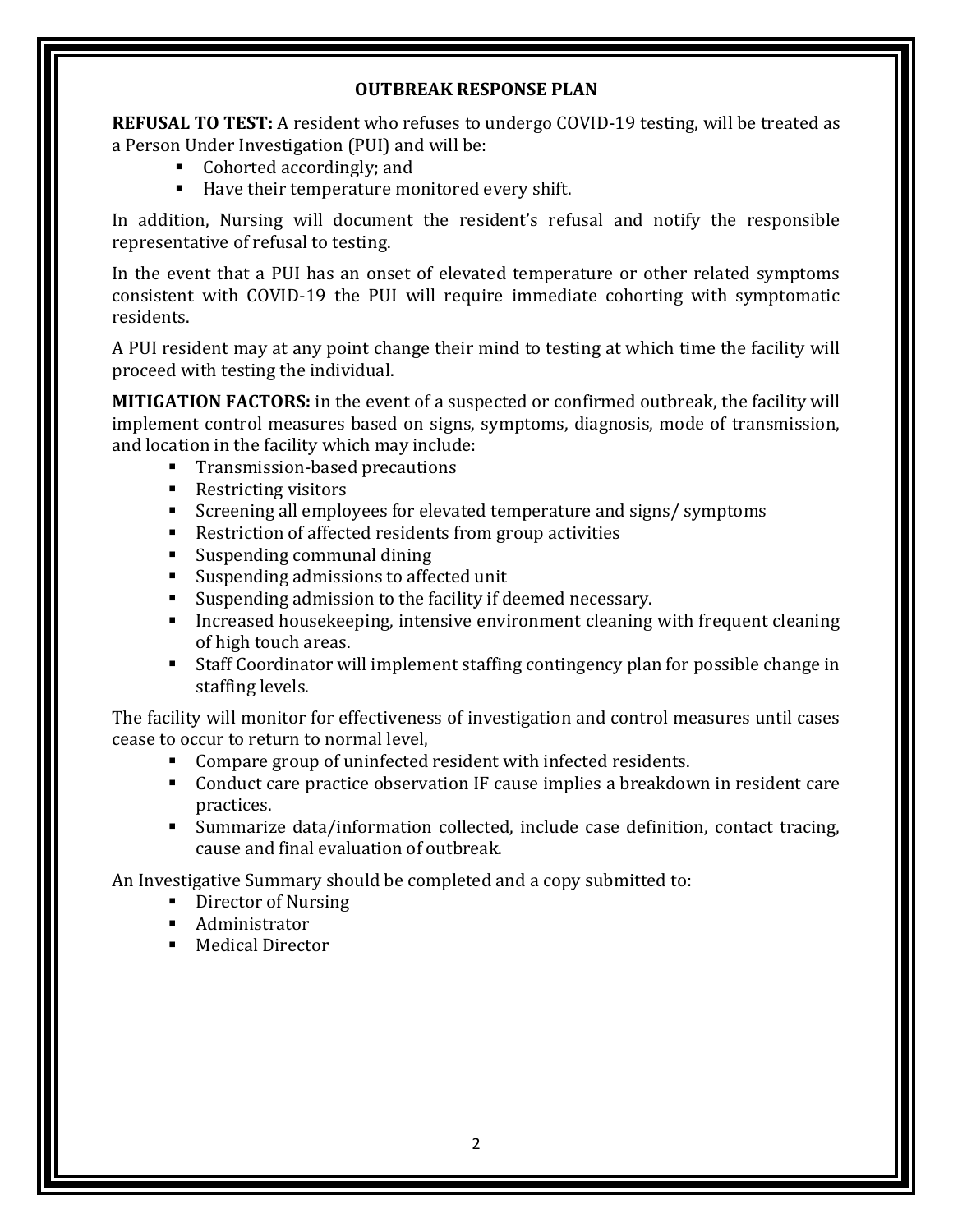## **INFECTION CONTROL/MITIGATING MEASURES IN PLACE**

The facility has the following infection control and mitigating measures in place to limit the spread of infection within the facility and utilizes standard precautions when caring for our residents.

**MANDATORY STAFF EDUCATION:** facility will conduct mandatory staff education which will include:

- Hand hygiene
- Outbreak disease symptoms
- Reporting the occurrence of symptoms of resident and staff
- **Transmission-based precautions**
- Advise staff who are exhibiting symptoms to stay at home
- In-service training for staff on infection control with surveillance monitoring for compliance.

**SCREENING:** Anyone entering our facility will be actively screened for fever and symptoms of COVID-19 and be required to wear a mask.

- Screening will include a questionnaire whether in the last 14 days, the visitor had an identified exposure to someone with a confirmed diagnosis of COVID-19, someone under investigation for COVID-19, or someone suffering from a respiratory illness.
- Whether in the last 14 days, the visitor has returned from a state on the designated list of states under a quarantine travel advisory.

**PPE:** The facility maintains an adequate supply of PPE in the facility according to the Burn Rate Calculator and will be made available in preparation for an outbreak

**CLEANING:** The Housekeeping Department will regularly clean and/or sanitize High Touch areas and equipment.

**STAFFING:** Our facility has developed contingency capacity strategy policies to ensure staffing needs are met. Contingency staffing strategies are adopted when staffing shortages are anticipated. Contingency strategies are based on current guidelines from the CDC and CMS and include:

- Cancelation of all non-essential procedures and visits.
- Shift Health Care Personnel in other areas to support resident care activities in the facility.
- Ensure that our Health Care Personnel have received appropriate cross-training to work in areas that are new to them.

# **The Members of the Infection Prevention Team include:**

- Administrator
- Dietary Director
- Director of Nursing
- Housekeeping Director
- **Infection Preventionist**
- Maintenance Director
- Social Services
- **Unit Nurses**